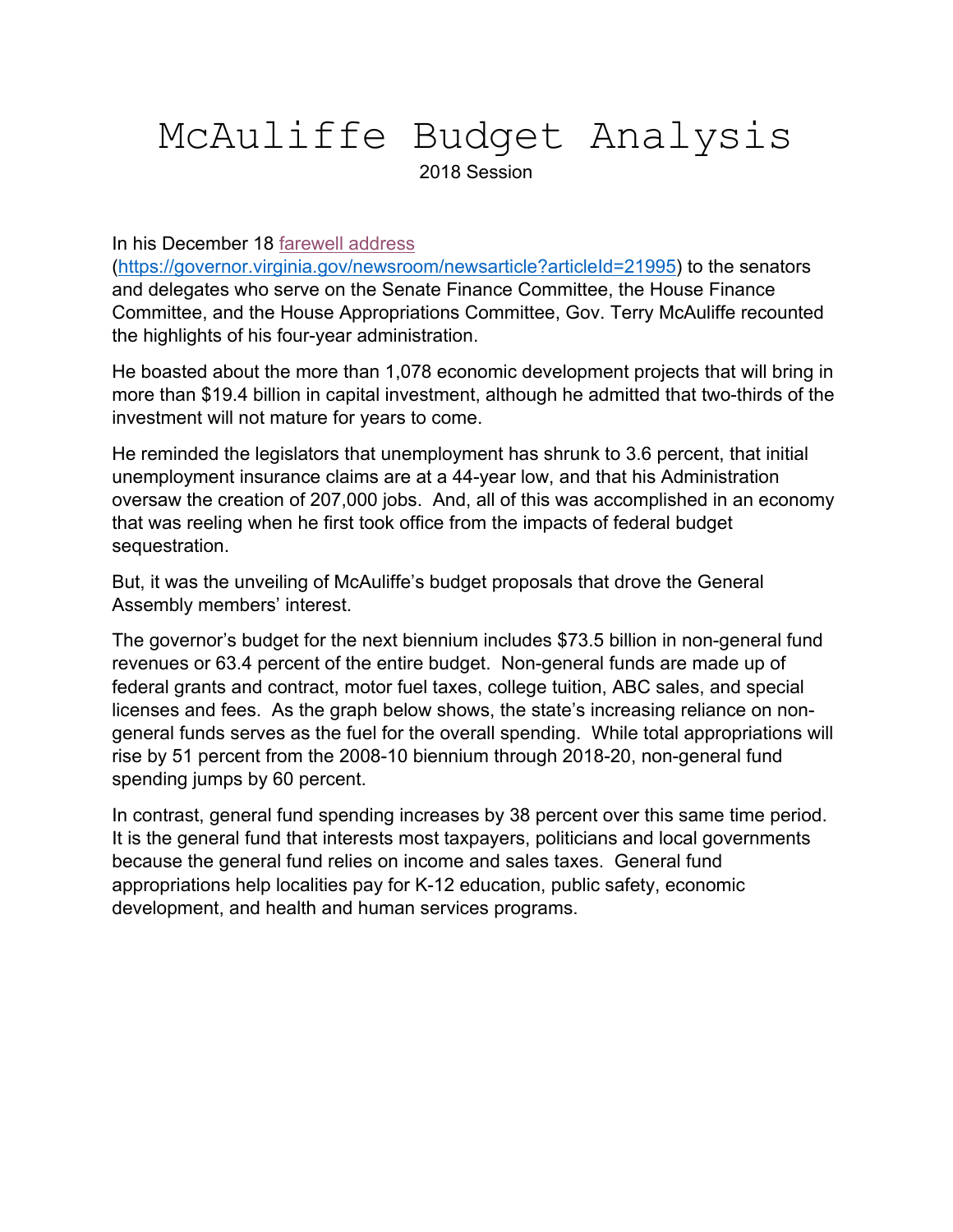

## **2016-18 Biennium Will Finish Strong**

For Fiscal Year 2017, general fund collections and non-general transfers to the general fund exceeded the official forecast, resulting in \$137.0 million more than the amounts anticipated. Most of the growth came from tax collections, specifically payroll withholding and corporate income taxes.

In Fiscal Year 2018 the official forecast calls for 2.7 percent growth in the general fund over the FY17 collections. Total general fund revenues have increased by 4.9 percent from July through November. Roughly two-thirds of the growth is from payroll withholding and sales tax.

The "caboose bill" which addresses the final months of FY18 focuses on both tax and spending issues. According to Secretary of Finance Ric Brown, HB/SB 29 fine tunes the official revenue forecast to take into account federal tax conformity, tax enforcement and compliance, and an over-estimate of tax amnesty collections. (Neither HB/SB 29 nor HB/SB 30 reflect recent congressional action on federal tax policy. At the request of the McAuliffe Administration, HB 154 has been introduced to conform with federal tax law as the law existed on December *1*, 2017.)

The proposed spending changes in the caboose bill deal with increases of \$121.4 million for the Revenue Cash Reserve and \$86.6 million for Medicaid utilization and inflation. The largest spending cuts target K-12 by \$60.0 million due to enrollment and technical revisions and \$40.5 million in Health Care Fund revenues that offset general fund Medicaid costs.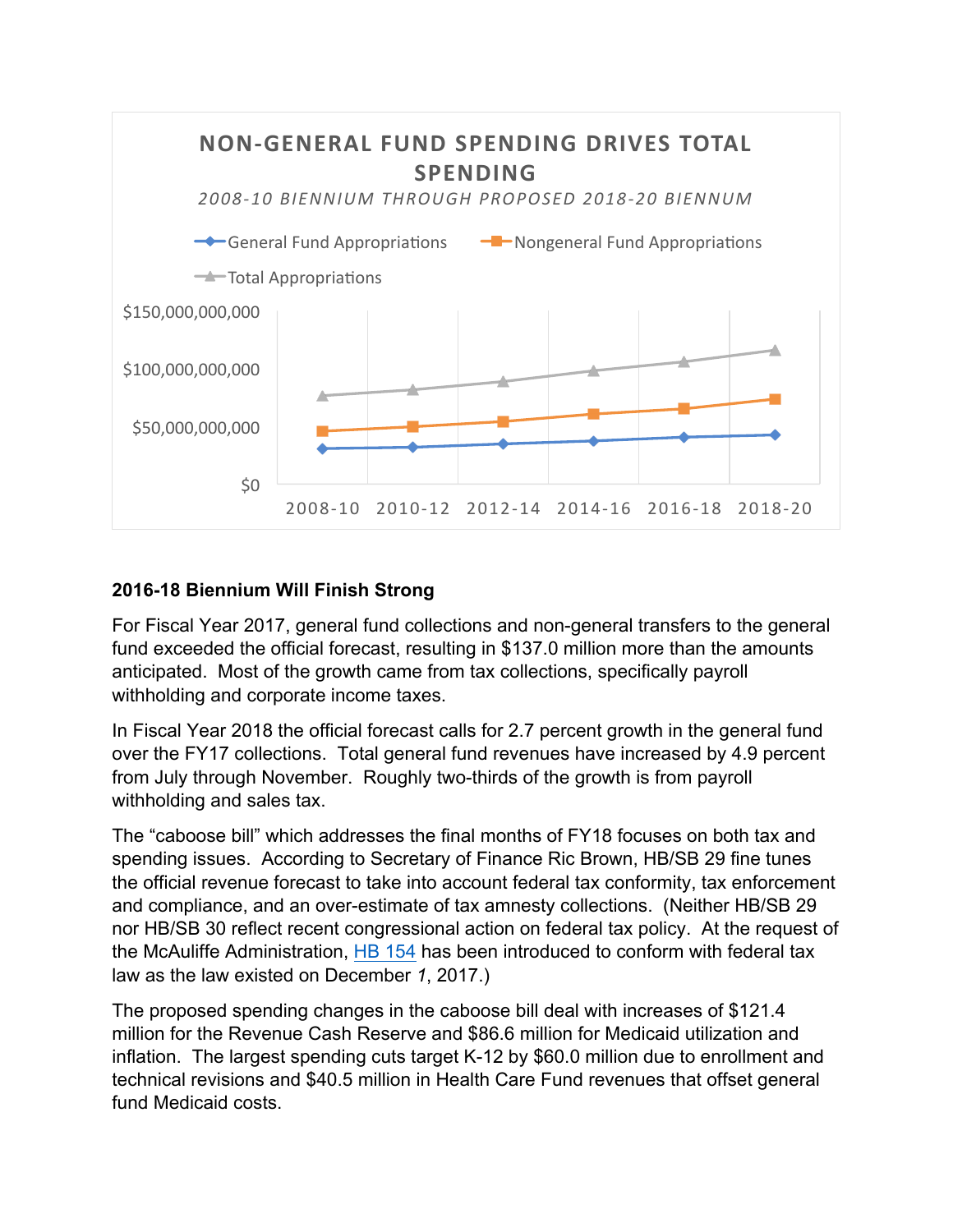The net result of the 43 budget amendments is a \$101.2 million *increase* over the amounts appropriated in the 2017 legislative session.

McAuliffe's budget wizards predict that after all the revenue, transfers, and spending changes are made in fiscal year 2018, the resulting unexpended balance of \$201.6 million will roll forward to the 2018-20 biennium.

# **Budget Proposal in New Biennium Calls for Net Spending Increase of \$1.8 Billion**

According to the Director of the Department of Planning and Budget, the themes of the McAuliffe budget focus on expanding Medicaid coverage through "Obamacare", bringing the state budget into a structural balance, continuing economic development efforts to reduce dependence on federal spending, and addressing mandates and core services.

Net new spending for general fund programs would increase by \$526.6 million in FY19 and by \$1.2 billion in FY20. The proposed budget includes 251 amendments totaling almost \$2.5 billion in new spending for the biennium. As a counterbalance, HB/SB 30 includes 35 amendments that reduce spending by \$711.7 million.

| <b>Dept of Medical Assistance</b><br><b>Services</b> | <b>Medicaid utilization &amp;</b><br>inflation                                             | \$583,872,606 |
|------------------------------------------------------|--------------------------------------------------------------------------------------------|---------------|
| Direct Aid to Public Education*                      | Update costs of the Standards<br>of Quality                                                | \$487,526,880 |
| Dept of Accounts                                     | <b>Funding Revenue Cash</b><br>Reserve                                                     | \$270,700,000 |
| <b>Central Appropriations</b>                        | State employer health<br>insurance rates                                                   | \$118,234,028 |
| Direct Aid to Public Education*                      | Decrease Literary Fund<br>support for school employee<br>retirement                        | \$80,000,000  |
| <b>Children's Services Act</b>                       | Caseload & utilization                                                                     | \$54,228,358  |
| Direct Aid to Public Education*                      | Two percent salary increase<br>for SOQ funded school<br>positions                          | \$51,299,725  |
| <b>Central Appropriations</b>                        | State agency information<br>technology costs                                               | \$50,484,872  |
| Central Appropriations*                              | Two percent salary increase<br>for state employees and state-<br>supported local employees | \$49,428,113  |
| Dept of Medical Assistance Services                  | Waiver slots required by<br>settlement agreement with<br>U.S. Department of Justice        | \$45,019,938  |

**Top 10 Policy Amendments Account for Almost 72% of New Spending** *Agency Title Biennial Total*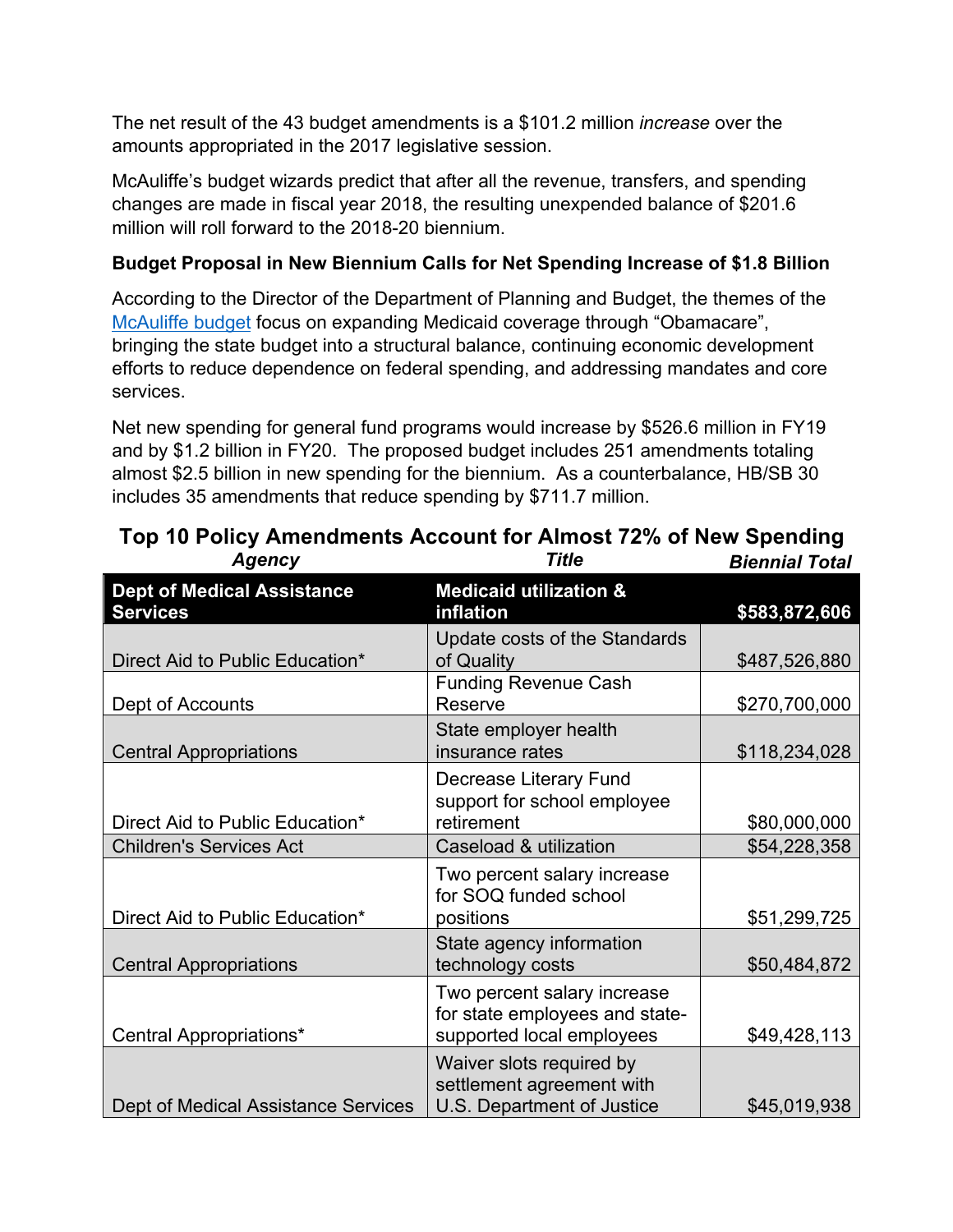| Top 10 Total                          | \$1,206,921,914 |
|---------------------------------------|-----------------|
| <b>Remaining Spending Amendments</b>  | \$701,725,414   |
| <b>Grand Spending Total</b>           | \$1,908,647,328 |
| *Amendments of interest to localities |                 |

As has been the case for several years, the state agencies receiving the most general fund dollars are Direct Aid to Public Education (\$515.8 million) and the Department of Medical Assistance Services (\$317.5 million).

The greatest budget savings are related to Medicaid expansion. In effect, expansion allows the state to use new federal dollars to pay for services currently financed by the general fund. The general fund savings of over \$420.0 million show up in providing health care coverage to the uninsured, using federal dollars to pay a share of health care costs for state inmates, and employing federal resources in substance abuse and mental health services. The budget assumes that October 1, 2018 would be the effective date for implementing this major policy change.

Unlike previous attempts, the proposed budget's savings and costs are based on providing services for just over 300,000 Virginians and not the current estimate of 370,000 uninsured individuals. All eligible costs would be covered by a "provider assessment" estimated to generate some \$80.8 million in FY19 and \$226.1 million in FY20. (The special fund dollars would be deposited to the Health Care Fund to offset Medicaid expenses.) *Although no estimates are included in the McAuliffe budget, local and regional jails could see budget savings in their own operations from Medicaid expansion.*

As part of the effort to register eligible Virginians for the health insurance coverage, the budget includes \$5.9 million for local social services departments.

## *Budget Turbulence:*

Gov. McAuliffe's budget closely ties two of his most important budget themes – Medicaid expansion and the Cash Reserve Fund.

The reserve fund would help bring the state budget into structural balance, meaning dependence upon Rainy Day Fund withdrawals to pay for current government operations while the economy is growing would not be necessary. The Rainy Day Fund would be used as originally intended to address unexpected financial emergencies and economic distress. A cash reserve fund would provide the governor and General Assembly with greater budget flexibility than the Rainy Day Fund, and thus preserve Virginia's exceptional bond rating.

In the governor's own words over a three-year period, HB/SB 29 and HB/SB30 "will grow the cash reserve to *\$427 million*, or a full two-percent of the total of my general fund operating appropriations in fiscal year 2020." As for Medicaid expansion, the governor told the money committees that his proposal "will result in savings of *\$421.7*